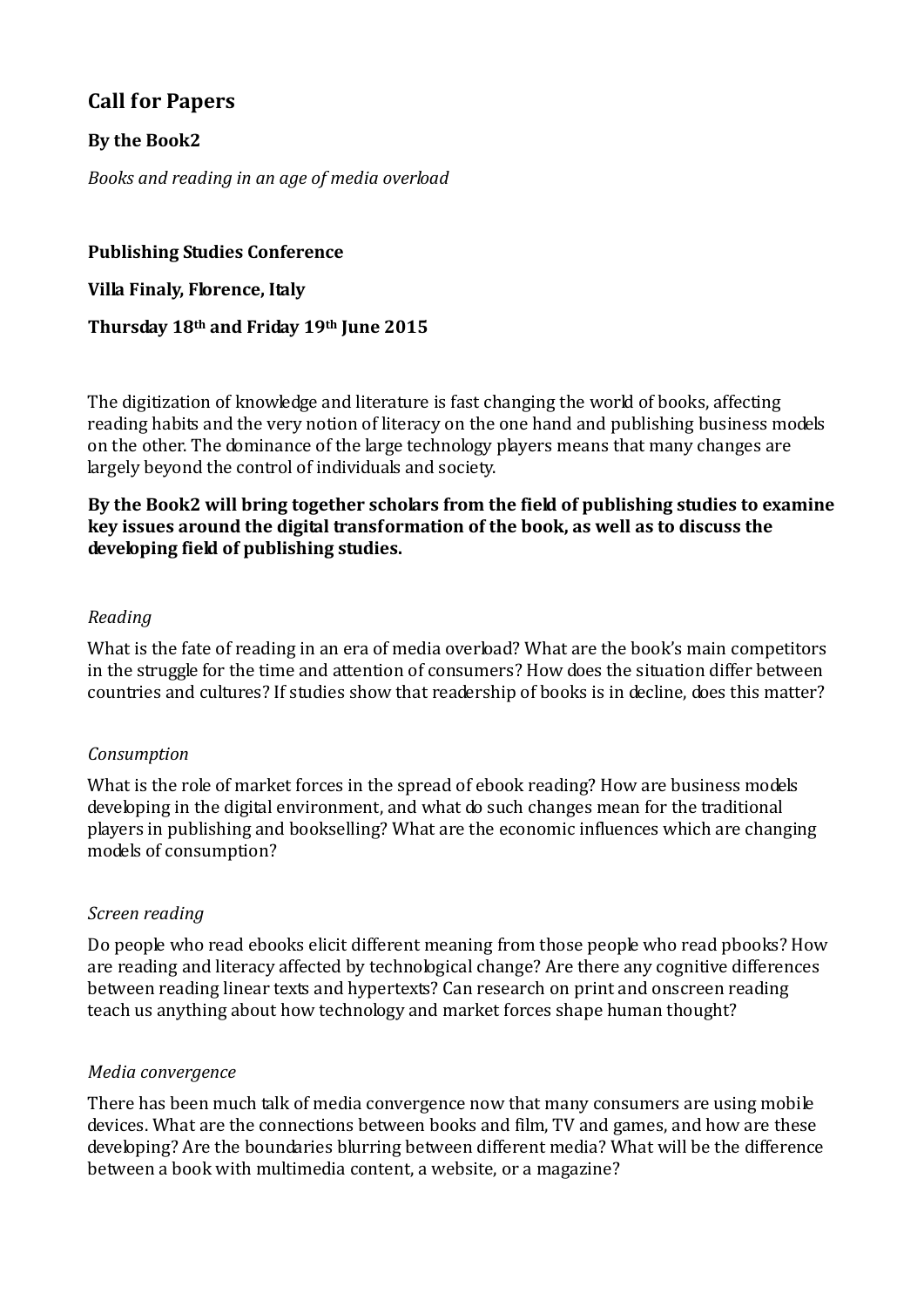## *Digital learning*

What is a digital textbook? Are tablets efficient learning tools in primary and secondary education, and who should produce the content for them? How does introduction of digital learning tools into schools influence the reading habits of children? Does gamification aid or hinder learning? What is the experience in higher education?

## *Geography of books*

Why is the growth of e-reading so different even in similarly developed countries? Are such differences here to stay? Will publishing industries around the world become significantly different because of this shift? What kind of cultural differences will emerge from this schism?

## *Publishing studies*

What kind of skills and competences are essential for the publishing professionals who work in such a digital and analogue environment? How should these skills and competences be taught and developed? What kind of theoretical knowledge is required? How should we teach book publishing in this time of digital transformation? What is the role of book history in the curriculum of publishing studies? How can we document the spread of ebooks and e-reading as most national libraries do not yet collect web pages and apps alongside ebooks and printed materials? What research projects should be developed, and what are the existing collaborations?

This is the second conference to bring together researchers and teachers of publishing studies from a range of countries. Participants in By the Book2 are welcome from all over the world. Also invited are industry practitioners who wish to contribute to the debates.

Proposals are invited for individual paper presentations or themed panels (with two or three contributors). The proposal should be of around 250 words together with a short biography of the participant/s. Subject to peer review, a selection of the best papers will be published in the premier publishing journal *Logos*.

Papers for submission to the conference should be sent by 16 February 2015 to Miha Kovač at: *[miha.kovac@mkz.si](mailto:miha.kovac@mkz.si)*

The fee for attendance at By the Book2 or the presentation of a paper (given it is accepted) is 200 euros. There is a reduced rate of 100 euros for PhD students who are not in tenured positions. This year there will be some accommodation available at the conference venue, the Villa Finaly, but equally delegates are free to make their own arrangements in the city. Delegates are responsible for their own travel arrangments.

*Conference committee* Christina Banou, Ionian University Benoît Berthou, University of Paris 13 (LABSIC) Melanie Ramdarshan Bold, University College London